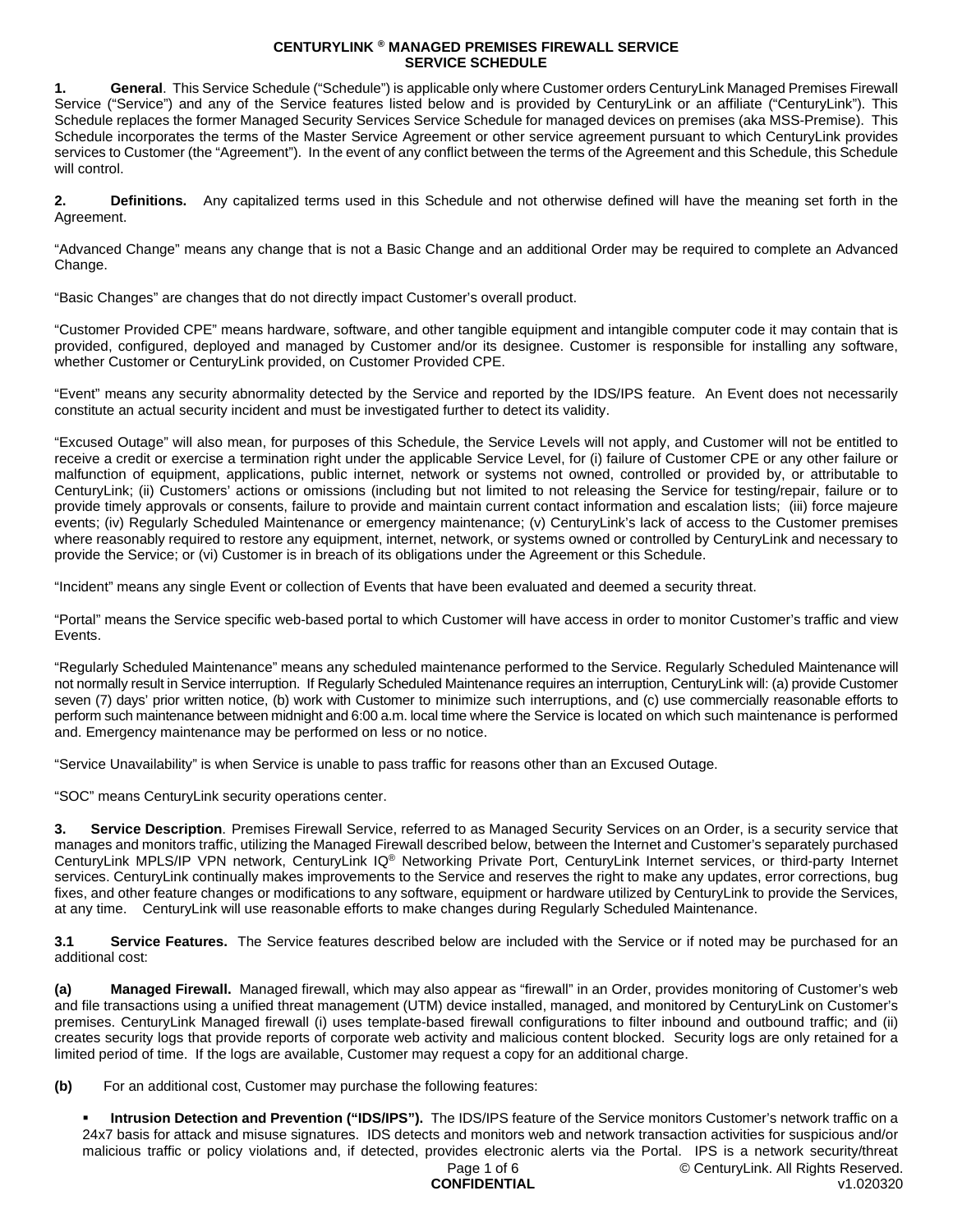prevention tool that examines network traffic flows to help prevent vulnerability exploits. The IPS policy consists of a set of signatures, each of which has a severity and has a defined action to "pass," "alert" or "block."

 **Web Content Filtering.** The Content Filtering feature is designed to classify and block known malicious URLs from affecting Customer's environment. "Good" URLs are categorized to help enable Customer to apply Internet usage policies.

 **Antivirus.** Antivirus feature provides monitoring of the antivirus service elements of a UTM device that are intended to block malicious software over the following protocols: HTTP, FTP, IMAP, POP3, SMTP. CenturyLink will install and manage an antivirus policy for a single virtual domain. Network antivirus does not include quarantine. Application Control is included that enables visibility and user to set controls over numerous applications (e.g. social media, file sharing applications).

 **Antispam.** Antispam feature provides monitoring of the antispam service elements of a UTM device that are intended to tag or block email messages identified as probable unsolicited bulk email or "spam". CenturyLink will install and manage an antispam policy for a single virtual domain.

**4. Equipment**. Any equipment including any firewalls, intrusion detection devices, servers, and/or modems, and including the UTM devices provided by CenturyLink as part of the Services will be located on a Customer site. Upon expiration or termination of the Service Term, Customer will promptly return any equipment to CenturyLink in good working order (ordinary wear and tear excepted). If Customer fails to do so, Customer agrees to pay CenturyLink the equipment's fair market value (if the same is not returned to CenturyLink within thirty (30) days of the date of termination) or the cost to repair the firewall (if the same is returned to CenturyLink other than in good working order (ordinary wear and tear excepted)).

**5. Charges and Customer Delays.** Charges for the Service include: (i) non-recurring charges ("NRC") for installation and change requests, (ii) monthly recurring charge(s) ("MRC") for Service features Customer selects, and (iii) any additional charges as may be set forth in the Order. CenturyLink may install and invoice Service features contained in an Order separately.

Customer agrees to pay and/or reimburse CenturyLink for fees, costs and/or expenses related to or resulting from (i) any unreasonable delays or omissions in Customer's performance of its obligations to enable the Service, and/or (ii) additional installation or subsequent work required to be performed, caused by (a) Customer's request for changes (except as set forth in the Change Management section of this Schedule) to the applicable Service unless such change is due to an act or omission of CenturyLink, or (b) any other actions or omissions by Customer which materially affect CenturyLink's ability to perform its obligations hereunder. Charges for certain Services are subject to (a) a property tax surcharge and (b) a cost recovery fee per month to reimburse CenturyLink for various governmental taxes and surcharges. These charges are subject to change by CenturyLink and will be applied regardless of whether Customer has delivered a valid tax exemption certificate. For additional details on taxes and surcharges that are assessed, visit [http://www.centurylink.com/taxes.](http://www.centurylink.com/taxes)

If CenturyLink partially installs or activates a Service, CenturyLink reserves the right to commence billing on a pro rata basis, and if a Service installation is delayed, incomplete or is not usable by Customer through no fault of CenturyLink or its agents, CenturyLink will commence billing as installed and per the Service Commencement Date.

**6. Change Management**. Customer may request logical changes to the Service by raising a MACD (Move, Add, Change, Delete) request via a ticket through the Portal. The SOC will review the request and will advise whether the change is a Basic Change or an Advanced Change (with an associated charge).

The Basic/Standard Service package includes five (5) Basic Changes per month per instance without charge. Basic Changes exceeding five (5) may be subject to a charge of \$250, or local currency equivalent, per change.

## **7. Customer Responsibilities and Restrictions.**

**7.1 Customer Security Contacts.** Customer will designate one primary and up to two additional Customer security contacts and provide email and telephone contact details for each contact (the "Customer Security Contacts"). Customer will assure the Customer Security Contacts and all associated details are accurate and current at all times and that at least one Customer Security Contact is available to be contacted by the SOC at any given time (24x7x365). CenturyLink will only accept, discuss or make changes to the Service with the registered Customer Security Contacts or via the Portal. Requests for changes to the list of Customer Security Contacts must be made by an existing Customer Security Contact.

**7.2 Access to Managed Devices and Customer Sites.** Customer agrees to provide CenturyLink with prompt, reasonable and safe access to any applicable Customer sites necessary for CenturyLink to provide the Service and to comply with any reasonable physical and environmental requirements as may be identified by CenturyLink. Customer is required to provide hands on assistance for the purposes of troubleshooting and/or diagnosing technical difficulties.

**7.3 CenturyLink Provided IP Addresses and Domain Names.** In the event that CenturyLink assigns to Customer an IP address as part of the provision of the Service, such IP address will (upon CenturyLink's request and to the extent permitted by law) revert to CenturyLink after termination of the applicable Order for any reason whatsoever, and Customer will cease using such address. At any time after termination, CenturyLink may re-assign the IP address to another user. In the event that CenturyLink obtains a domain name for Customer (which may be required in some jurisdictions), Customer will be the sole owner of such domain name. Customer will be solely responsible for: (i) paying any associated fees (including renewal fees); (ii) complying with any legal, technical, administrative, billing or other requirements imposed by the relevant domain name registration authority; and (iii) modifying the domain name in the event

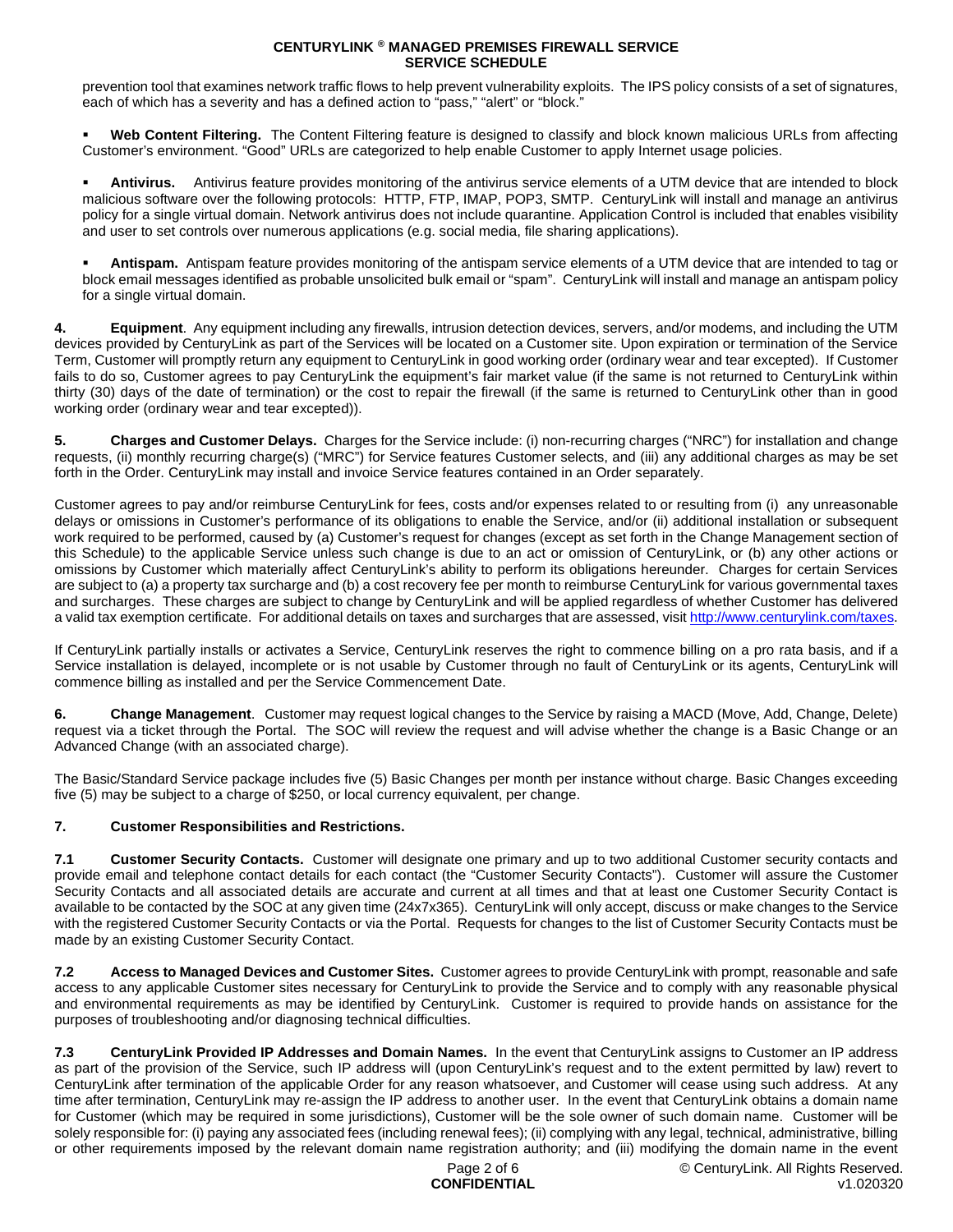Customer changes service providers. Customer will indemnify, defend and hold CenturyLink (and its employees, affiliates, agents and subcontractors) harmless from any and all third-party claims, losses, liabilities and damages, including reasonable attorney's fees) relating to or arising from Customer's use of domain names as described in this Schedule (including claims for intellectual property infringement).

**7.4 Third-Party IP Addresses and Networks.** If (i) any of the IP addresses identified by Customer as part of the Service are associated with computer systems owned, managed, and/or hosted by a third-party service provider ("Third-Party Provider") or (ii) any Customer equipment or any other computer systems to be monitored as part of the Service are part of a network owned, managed and/or otherwise controlled by, or collocated on premises owned, managed, and/or otherwise controlled by a Third-Party Provider, Customer warrants that it has and will maintain, the consent and authorization from such Third-Party Provider(s) necessary for CenturyLink (and its affiliates, agents and vendors) to perform all elements of the Service, including but not limited to any vulnerability scanning of the Third-Party Provider networks that may be reasonably necessary as part of the provision of Service. Customer agrees to facilitate any necessary communications and exchanges of information between CenturyLink and the Third-Party Provider(s). Customer will indemnify, defend and hold CenturyLink (and its employees, affiliates, agents and subcontractors) harmless from and against any and all third party claims, losses, liabilities and damages, including reasonable attorney's fees, arising out of Customer's breach of its warranties or obligations in this Section.

**7.5 Third Party Software.** If any third-party software or agent, including any corresponding documentation, is required in connection with the Service, Customer agrees to use the third party software strictly in accordance with all applicable licensing terms and conditions, including any click to accept terms required as part of the download/install process. Customer acknowledges and agrees that it is solely responsible for selecting and ensuring that Customer provided software and systems, including third party software, is up to date and supportable. Customer's failure to do so may result in CenturyLink's inability to provide the Services and CenturyLink will have no liability therefrom, including for missed Service Levels.

**7.6 Customer's Security Policies.** Customer acknowledges that CenturyLink implements security policies at Customer's reasonable direction. Customer maintains overall responsibility for maintaining the security of Customer's network and computer systems. Customer acknowledges that notwithstanding anything in this Schedule, the Service is not a warranty against malicious code, deleterious routines, and other techniques and tools employed by computer "hackers" and other third parties to create security exposures.

**7.7 Customer Network.** Customer acknowledges that Customer network is Customer's sole responsibility. CenturyLink may provide Customer with guidelines for minimum system requirements, compatibility, and other information necessary to use the Service, and Customer is responsible for making any required changes to its network environment in order to utilize the Service.

**7.8 Customer Change Notifications.** Customer will provide CenturyLink with 5 Business Days' advanced notice by the submission or update of a critical server ticket through the Portal regarding any changes to the network or firewall environment. If advance notice cannot be provided, Customer is required to provide CenturyLink with such notification of changes within 7 Business Days of said network changes.

**7.9** If Customer or CenturyLink detects the Service is being affected by a continuing error, conflict or trouble report, or similar issue (in each case a "Chronic Problem") caused by the Customer, Customer will resolve any Chronic Problem by taking whatever steps are deemed necessary to rectify the same, including, but not limited to: (i) removing or modifying the existing Service configuration (or requesting CenturyLink to remove the same); (ii) making changes to Customer's network in order to adhere to CenturyLink's guidelines in order to utilize the Service; (iii) changing or replacing Customer's equipment or licensing and maintaining third party software required for the Service; (iv) failure of the access medium used by Customer to connect to Customer's Internet or IPVPN, including failing to assure adequate bandwidth to support the Service. If Customer has not remedied the Chronic Problem within 30 days of request by CenturyLink, then CenturyLink may suspend or terminate the Service.

**7.10** Unless Customer requests otherwise and CenturyLink agrees, CenturyLink will store the security log files for a rolling 90 days and make the security logs available to Customer in the Portal. In the event any such security log files contain personal data, CenturyLink will not use such personal data except as necessary to provide the Service and provide relevant information to Customer. CenturyLink will not undertake any additional security measures for log files containing personal data.

**7.11 Personal Data.** Customer and CenturyLink acknowledge that it may be necessary to provide the other party with certain personal data necessary for the performance of each party's obligations under this Schedule, such as business contact information and credentials to access the applicable Portal(s). The parties acknowledge and agree that each is a data controller in its own right with respect to any such personal data exchanged under this Schedule, and any such personal data is provided on a controller-to-controller basis. Any personal data exchanged under this Schedule will be limited solely to the extent necessary for the parties to perform their obligations or exercise their rights under this Agreement. As used in this Schedule, the terms "personal data" and "controller" will have the meanings ascribed to them in applicable data protection laws, including, without limitation, the European Union General Data Protection Regulation (Regulation (EU) 2016/679) ("GDPR"). Each party will be independently and separately responsible for complying with its obligations as a controller under applciable data protection laws in its capacity as a data controller with respect to the personal data it provides to the other party and/or receives from the other party.

CenturyLink personnel will not access or attempt to access personal data that is processed via the operation of the Service. Processing is typically carried out at machine-level and CenturyLink will not retain any copies of data longer than necessary to perform the applicable Service or perform under the Agreement.

## **7.12 Acknowledgement.**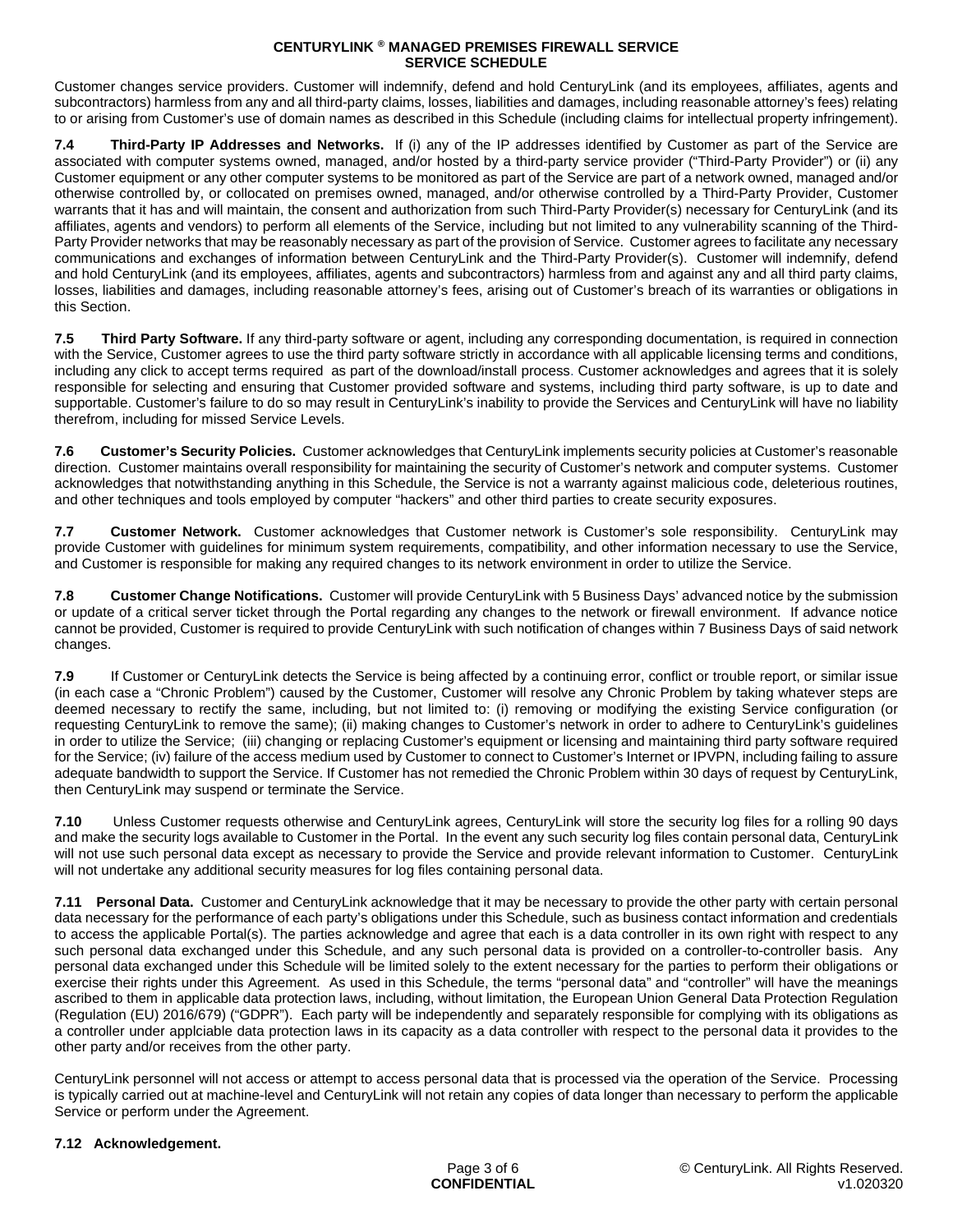Customer acknowledges that, by virtue of providing the Service, CenturyLink and its third party suppliers may need to process or transfer log data or information in connection with performance of Services wherever CenturyLink and/or its third party suppliers do business, including outside the European Economic Area (EEA), and use processors and permitted subprocessors (including personnel and resources) in locations worldwide. Customer further acknowledges that CenturyLink has no obligation to back up and store any Customer metrics or log related data beyond the 90 day rolling time period detailed in this Schedule and after Agreement expiration or termination at which time CenturyLink will automatically delete all logs. Customer acknowledges and consents that it is solely Customer's responsibility to make copies of or obtain the logs obtained from the firewall services prior to expiration or termination.

**7.13** Firewalls and devices, including any software on such devices, will be maintained and serviced only by or at the specific direction of CenturyLink. Customer will not (and will not permit any third party to) use, combine, modify, open, move, service (or attempt to service) or in any way interfere with a firewalls or other equipment or software provided by CenturyLink except as expressly permitted in writing by CenturyLink.

**7.14 International Services.** For Services provided outside the United States, Customer or its local affiliate may be required to enter into a separate local country addendum/agreement (as approved by local authorities) ("LCA") with the respective CenturyLink affiliate that provides the local Service(s). Such CenturyLink affiliate will invoice Customer or its local affiliate for the respective local Service(s).

**8. Modification or Termination of Premises Firewall Services by CenturyLink.** CenturyLink reserves the right to modify any features or functionalities of the Service upon 90 days' prior notice to Customer. In the event that such modification materially or detrimentally affects the features or functionality of the Service, then Customer, as its sole remedy, may notify CenturyLink of such impact and if CenturyLink cannot remedy within 30 days, then Customer may cancel the affected Service without termination liability with 60 days' advanced written notice. Additionally, in such case, CenturyLink will notify Customer via e-mail of termination of the affected Service and Customer will not be billed for the terminated Service.

**9. Portal.** Customer is responsible for maintaining the confidentiality of and protecting access to all usernames and passwords it creates or assigns (collectively, "Credentials") and is solely responsible for all activities that occur under the Credentials, including access to content. Customer agrees to notify CenturyLink promptly of any actual or suspected unauthorized use of any Credentials. CenturyLink reserves the right to terminate upon notice any Credentials that CenturyLink reasonably determines may have been accessed or used by an unauthorized third party. A monthly recurring charge will apply to any Customer users in excess of ten (10). Customer's primary Customer Security Contact will be given access to the Portal in order to facilitate access to reports regarding the Service and to facilitate the placing of change orders. The Service uses two-factor authentication ("2FA") for access to the portal. CenturyLink will provide Customer up to three security two-factor authentication tokens ("2FA Tokens") for access to the Portal. Customer will accept and comply with the End User Rules of Use associated with the 2FA Tokens. The 2FA tokens will be disabled for accounts that have not been active in more than six (6) months requiring such users to request new tokens if they wish to reestablish access. Access to the Portal's security areas is restricted to the authorized Customer Security Contacts. All information received by the Customer from CenturyLink through the Portal's security areas is deemed "Confidential", is solely for Customer's internal use and may not be re-distributed, resold or otherwise transmitted outside of Customer's organization.

**10. Intellectual Property.** The Service and CenturyLink provided software, and all copyrights, patent rights and all intellectual property rights are the sole and exclusive property of CenturyLink or its third-party provider or licensor(s). Customer is hereby provided a non-exclusive, limited, non-transferrable, personal, revocable (at CenturyLink's sole discretion), non-sublicenseable, non-assignable right to access and/or use the CenturyLink provided software or third party provided software solely in accordance with the Service; *provided, however*, Customer will not reverse engineer, disassemble, decompile, or otherwise attempt to derive the source code of the CenturyLink provided software except to the extent that applicable law prohibits reverse engineering restrictions, nor will Customer remove any disclaimers, copyright attribution statements or the like from the CenturyLink provided software and any breach of this Section will automatically result in termination of the license granted.

## **11. Disclaimer/Liability.**

**11.1 Disclaimer.** Customer acknowledges the Services endeavor to mitigate security Events, but Events may not always be identified and if identified may not be mitigated entirely or rendered harmless. Customer further acknowledges that it should consider any particular Service as just one tool to be used as part of an overall security strategy and not a warranty of security. The Service provided under this Schedule is a supplement to Customer's existing security and compliance frameworks, network security policies and security response procedures, for which CenturyLink is not, and will not be, responsible. While CenturyLink will use reasonable commercial efforts to provide the Services hereunder in accordance with the SLA, the Services are otherwise provided "as-is". CENTURYLINK MAKES NO WARRANTY OR REPRESENTATION, EXPRESS OR IMPLIED, THAT ALL SECURITY THREATS AND VULNERABILITIES WILL BE DETECTED, THAT THE PERFORMANCE OF THE SERVICES WILL RENDER CUSTOMER'S SYSTEMS INVULNERABLE TO SECURITY BREACHES, THAT ANY SOFTWARE PROVIDED BY CUSTOMER WILL BE COMPATIBLE WITH THE SERVICE AND/OR THAT CENTURYLINK'S RECOMMENDATIONS, ASSESSMENTS, TESTS, REPORTS OR MONITORING WILL BE ACCURATE, COMPLETE, ERROR-FREE, OR EFFECTIVE IN ACHIEVING CUSTOMER'S SECURITY AND/OR COMPLIANCE RELATED OBJECTIVES. Neither CenturyLink or its vendors will be liable for any damages or liabilities however classified including third party claims which Customer or third parties may incur as a result of: (i) non-compliance with any standards which apply to Customer, and/or (ii) reliance upon (or implementation of recommendations from) results, reports, tests, or recommendations related to the Services; or (iii) loss or corruption of data or information transmitted through the Service. Customer's sole remedies for any non-performance, outages, failures to deliver or defects in Service are contained in the Service Levels and Chronic Problem Sections.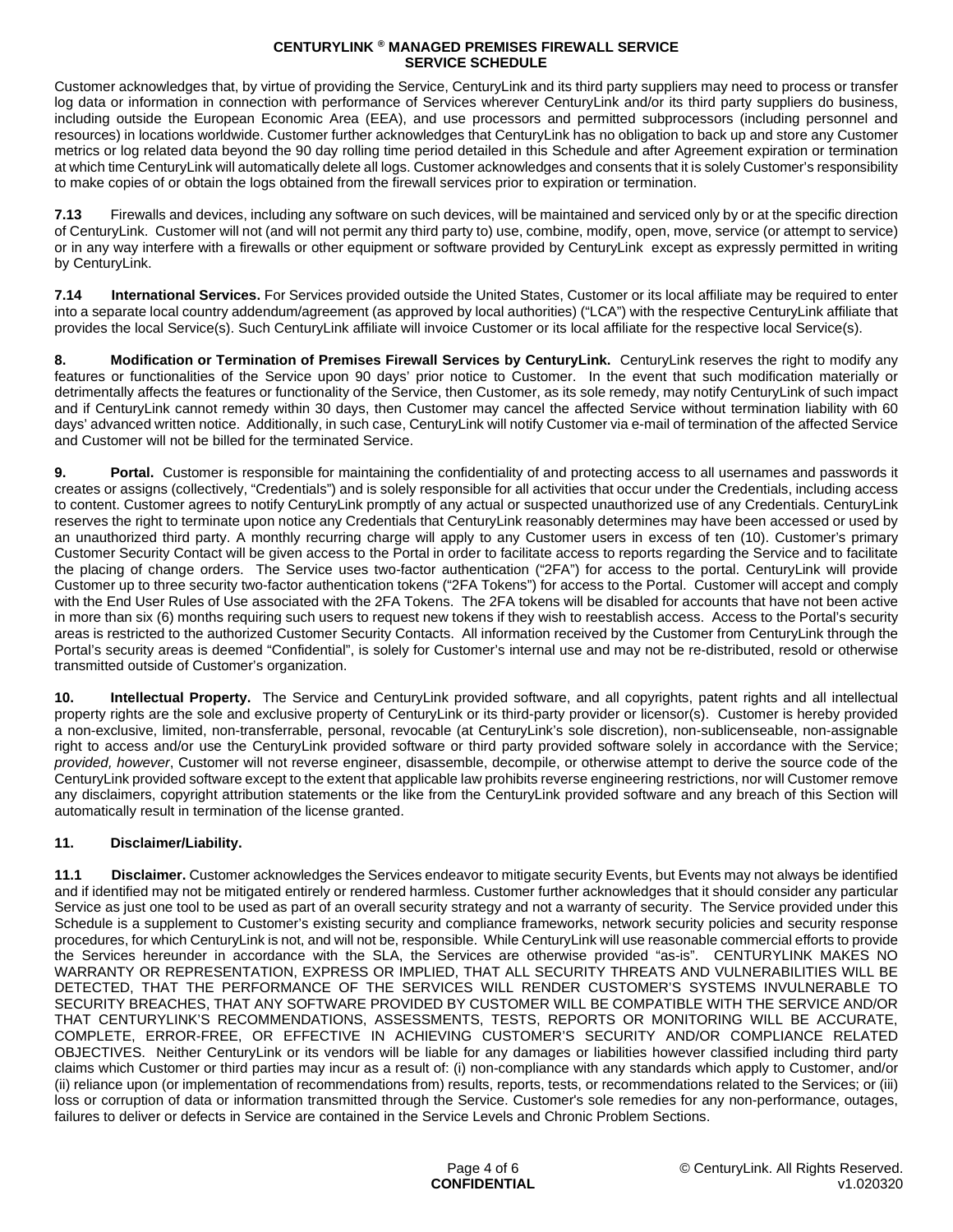**11.2 Direct Damages**. Except for the payment and indemnification obligations of Customer, subject to the Damages Limitations provision in the Agreement or similar waiver of consequential damages provision and notwithstanding any cap on direct damages as may be set forth in the underlying Agreement, the total aggregate liability of each party arising from or related to a claim will not exceed in the aggregate (for all Services provided under this Schedule) the total MRCs, NRCs, and usage charges paid or payable to CenturyLink for the affected Services under this Schedule in the six months immediately preceding the first event giving rise to the cause of action ("Damage Cap").

**12.** Resale Restriction. Notwithstanding anything to the contrary in the Agreement, Customer is prohibited from reselling any Service provided pursuant to this Schedule without the express written consent of CenturyLink.

**13. Service Level Agreement ("Service Levels" or "SLA").** The Service Levels are not available until completion of Service Validation. Whether a Service issue constitutes a Service Level outage or failure for Service credit purposes will be determined by CenturyLink as supported by records, trouble tickets, data and other evidence, including through the use of third party monitoring tools. Credits are only available against the MRC for the affected Service. Service Levels do not apply to Excused Outages, periods of Suspension or to Chronic Problems.

**13.1 Availability.** The Service will be available to pass traffic 99.9% of the total hours during every calendar month. For any day in which CenturyLink fails to meet the availability, response time, and notification and/or resolution Service Levels above, Customer will be entitled to a service credit equal to 1/30th of the MRC of the affected Service at the applicable Customer site. The service credit cannot exceed 1/30th of such MRC in any day.

**13.2 Response Time Service Level Objectives ("Response Time SLOs)**. CenturyLink continuously monitors all firewalls and provides on-site maintenance and repair once CenturyLink has detected a firewall has experienced a failure. The on-site coverage is as follows:

- Next Business Day Response Time SLO with advanced replacement repair coverage and on-site coverage options available at each Customer site varies by country.
- Four Hour Response Time SLO is available for an additional charge, where available, but requires separate contract documents to be executed.

For purposes of this Schedule, "Business Day" means Monday through Friday.

**13.3 Security Event Monitoring – Notification and Resolution SLA.** If Customer's package does not include IDS/IPS or if the Customer has disabled the IDS/IPS feature, this section does not apply. Customer may view the Event detail (including timestamp, Event name, attack type) on the Portal.

**(a) Incidents.** If CenturyLink's systems alert the SOC that an Event or series of Events may impact the security of Customer's network, a SOC analyst will analyze the Event(s) to detect if an Incident has occurred. If CenturyLink detects an Incident has occurred, CenturyLink will submit a trouble ticket on Customer's behalf. Customer may also submit a trouble ticket if it believes an Incident has occurred. CenturyLink determines how Incidents are classified through the use of signature priorities, algorithms, event correlation, and professional judgment. CenturyLink reserves the right to modify the categories and classifications of Incidents. CenturyLink supports a notification Service Level and a resolution Service Level, as set forth below.

**(b) Notification.** If CenturyLink submits the trouble ticket on Customer's behalf, CenturyLink will notify the Customer Security Contacts by phone or email (as agreed upon between the parties) of the occurrence of Incidents (i) within 15 minutes of CenturyLink classifying the Incident as Critical and (ii) within 30 minutes of CenturyLink classifying the Incident as High. If Customer submits the trouble ticket, there is no notification Service Level.

**(c) Resolution.** CenturyLink will use reasonable efforts to achieve the resolution timeframes for Incidents as identified below. All timeframes start upon CenturyLink's validation and confirmation from Customer that action is necessary.

| <b>Lytelli Monitoring and Notification Table</b>                                                                                                                         |                                                               |
|--------------------------------------------------------------------------------------------------------------------------------------------------------------------------|---------------------------------------------------------------|
| <b>Priority Level</b>                                                                                                                                                    | <b>Target Resolution Time</b>                                 |
| <b>Priority 1 – Critical</b><br>A Network or application attack that<br>has rendered Customer's network<br>inoperable or that poses an imminent<br>threat of compromise. | Within 15 minutes of classification<br>via telephone or email |
| Priority 2 - Major<br>A Network or application attack that<br>has caused essential applications or<br>significantly<br>functionality to be<br>impaired.                  | Within 30 minutes of classification<br>via telephone or email |

# **Event Monitoring and Notification Table**